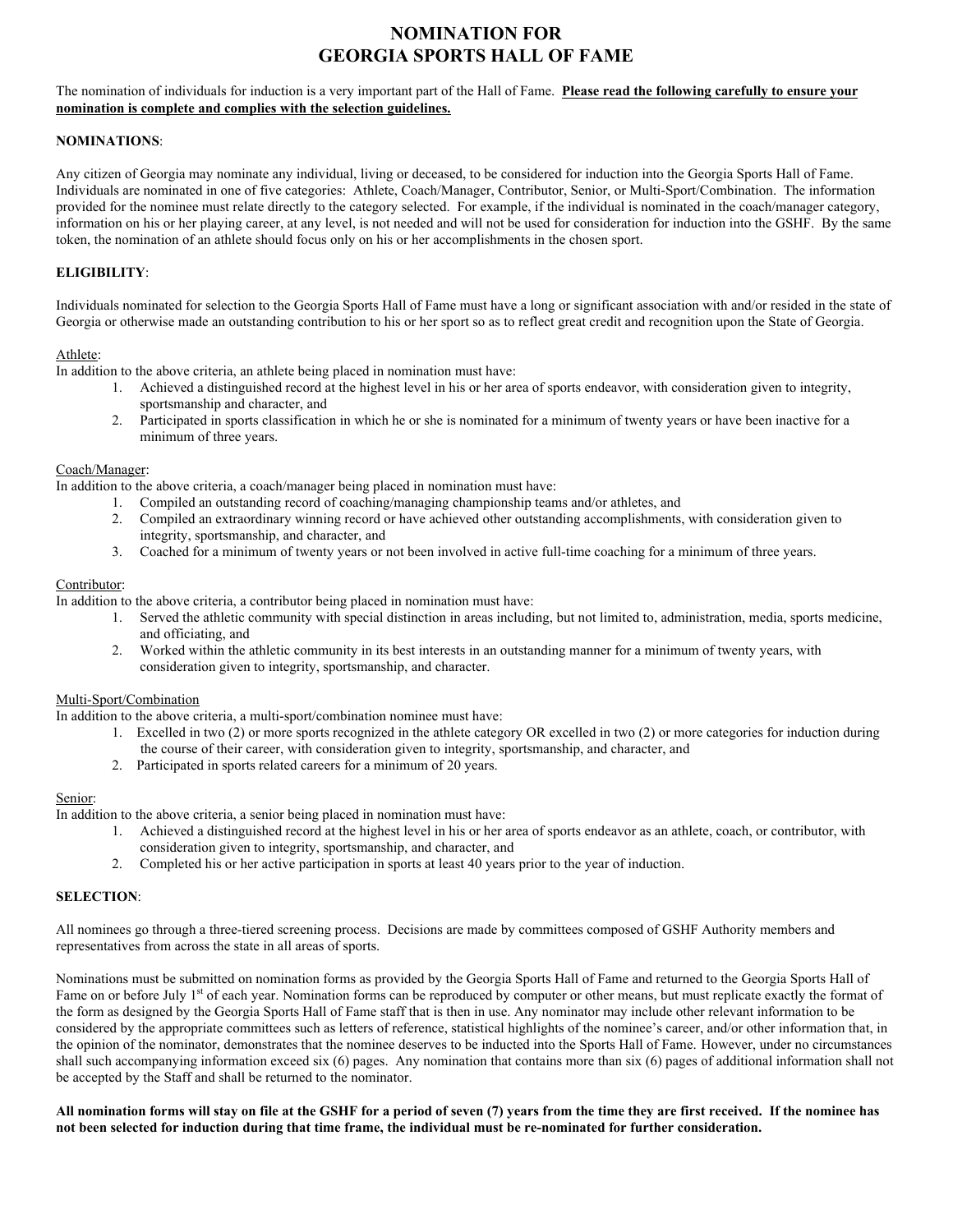# **NOMINATION FORM**

| <b>GEORGIA SPORTS HALL OF FAME</b>                                                                                                                                                                  |  |  |
|-----------------------------------------------------------------------------------------------------------------------------------------------------------------------------------------------------|--|--|
| <b>NOMINEE:</b>                                                                                                                                                                                     |  |  |
| NOMINEE'S NAME                                                                                                                                                                                      |  |  |
|                                                                                                                                                                                                     |  |  |
| PHONE NUMBER                                                                                                                                                                                        |  |  |
|                                                                                                                                                                                                     |  |  |
|                                                                                                                                                                                                     |  |  |
|                                                                                                                                                                                                     |  |  |
| <b>HIGH SCHOOL</b>                                                                                                                                                                                  |  |  |
| <b>COLLEGE</b>                                                                                                                                                                                      |  |  |
| ,我们也不会有什么。""我们的人,我们也不会有什么?""我们的人,我们也不会有什么?""我们的人,我们也不会有什么?""我们的人,我们也不会有什么?""我们的人<br>,我们也不会有什么。""我们的人,我们也不会有什么?""我们的人,我们也不会有什么?""我们的人,我们也不会有什么?""我们的人,我们也不会有什么?""我们的人                                |  |  |
| CATEGORIES/CLASSIFICATIONS:                                                                                                                                                                         |  |  |
| Please check the one category for which you are nominating the candidate.                                                                                                                           |  |  |
| Athlete Coach/Manager Contributor Multi-Sport/Combination Senior                                                                                                                                    |  |  |
| If this nomination is for the Athlete category, please choose one of the following classifications.                                                                                                 |  |  |
| Aquatics Baseball Basketball Football Football<br>Soccer Sports Basketball Tennis Football<br>Other Sports (Please Specify Tennis Track & Field Track & Teld Track 2014)<br>$Golf$ <sub>_____</sub> |  |  |
| If this nomination is for the Contributor category, please choose one of the following classifications.                                                                                             |  |  |
| Other Contributions                                                                                                                                                                                 |  |  |
|                                                                                                                                                                                                     |  |  |
| <b>NOMINATED BY:</b>                                                                                                                                                                                |  |  |

| (Print)<br><u> 1980 - Johann John Stein, markin fan it fjort fan it fjort fan it fjort fan it fjort fan it fjort fan it fjort f</u>      |  |
|------------------------------------------------------------------------------------------------------------------------------------------|--|
| (Sign)                                                                                                                                   |  |
| <b>DATE</b><br><u> 1986 - Johann Stein, mars an deutscher Stein (</u>                                                                    |  |
| <b>ADDRESS</b><br><u> 1980 - Jan Barbara, margaretar amerikan basar dan berasal dan berasal dalam basar dalam basar dalam berasal da</u> |  |
| <b>PHONE NUMBER</b>                                                                                                                      |  |

**The nomination form is not considered complete unless the nominator fills out all of the information above, as well as the following pages.**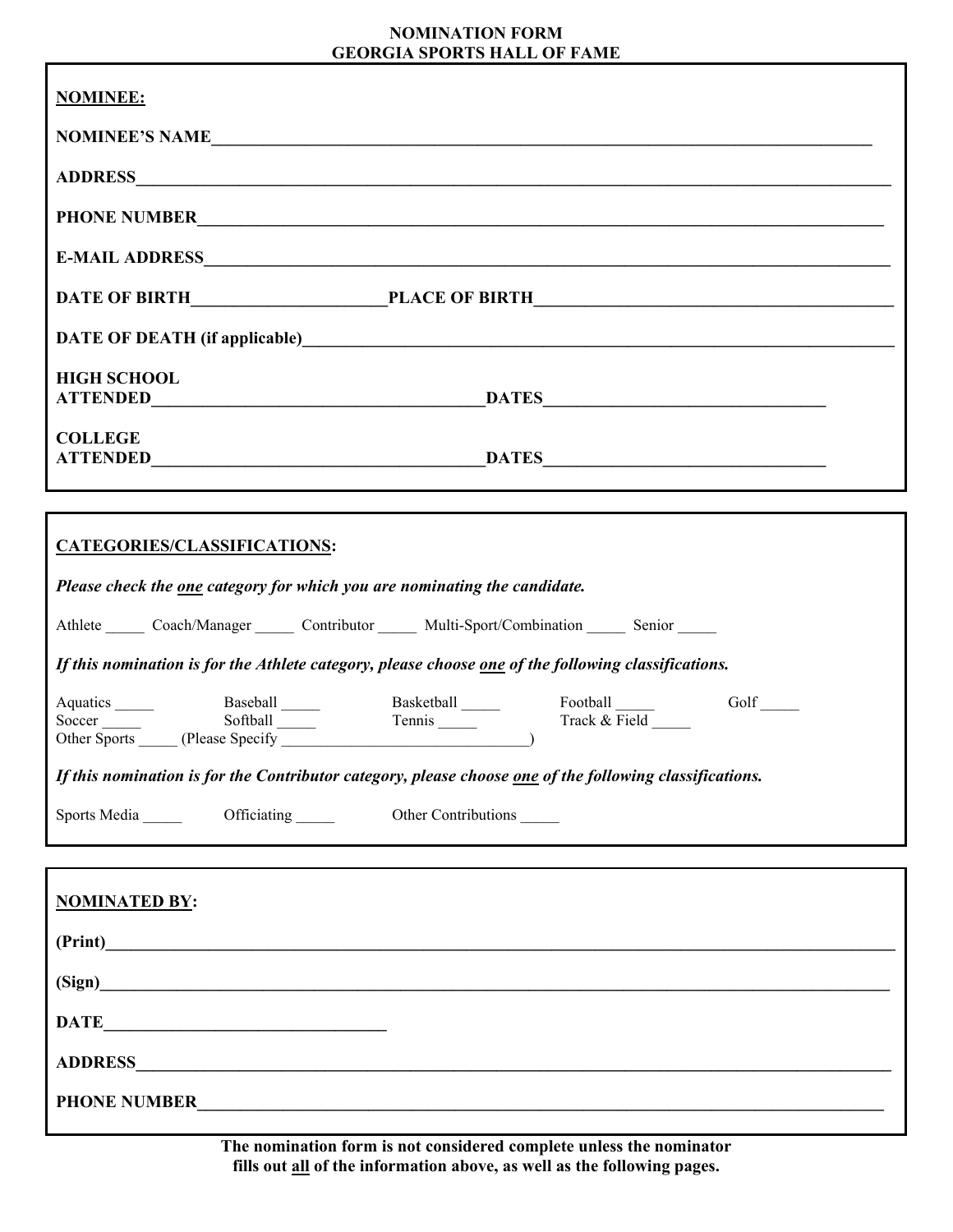**SPORTS ACCOMPLISHMENTS:** (Please summarize your nominee's sports career, listing career totals and pertinent statistics that are directly related to the category selected. In organizing your information, you may want to list the most significant career accomplishments first and others in descending order. The information may be typed in paragraph form or listed in bullet points. Use only the space available on this form.)